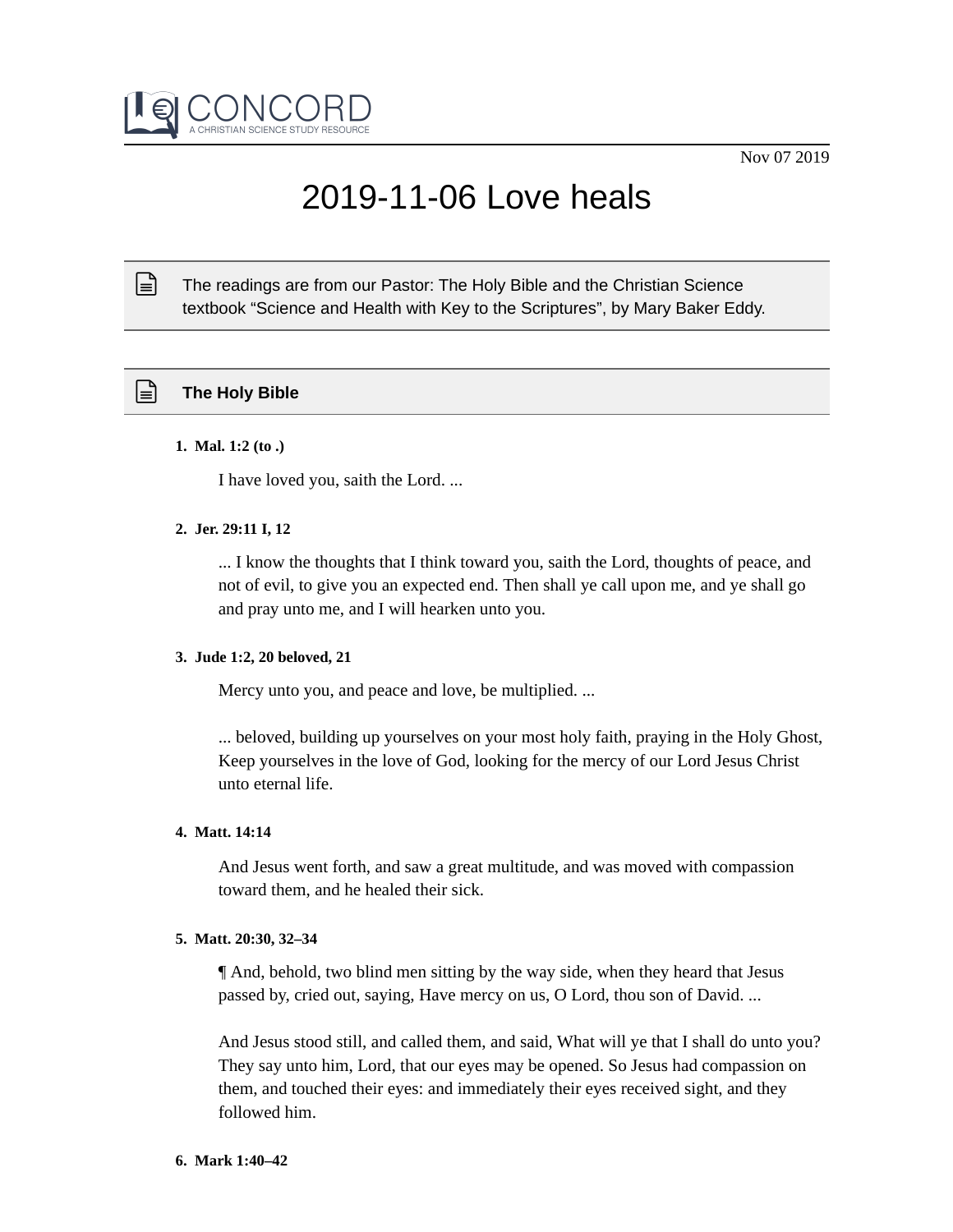And there came a leper to him, beseeching him, and kneeling down to him, and saying unto him, If thou wilt, thou canst make me clean. And Jesus, moved with compassion, put forth his hand, and touched him, and saith unto him, I will; be thou clean. And as soon as he had spoken, immediately the leprosy departed from him, and he was cleansed.

# **7. Luke 7:11–15**

¶ And it came to pass the day after, that he went into a city called Nain; and many of his disciples went with him, and much people. Now when he came nigh to the gate of the city, behold, there was a dead man carried out, the only son of his mother, and she was a widow: and much people of the city was with her. And when the Lord saw her, he had compassion on her, and said unto her, Weep not. And he came and touched the bier: and they that bare him stood still. And he said, Young man, I say unto thee, Arise. And he that was dead sat up, and began to speak. And he delivered him to his mother.

# **8. Lam. 3:22–26**

¶ It is of the Lord's mercies that we are not consumed, because his compassions fail not. They are new every morning: great is thy faithfulness. The Lord is my portion, saith my soul; therefore will I hope in him. The Lord is good unto them that wait for him, to the soul that seeketh him. It is good that a man should both hope and quietly wait for the salvation of the Lord.

## **9. Ps. 103:1–4**

Bless the Lord, O my soul: and all that is within me, bless his holy name. Bless the Lord, O my soul, and forget not all his benefits: Who forgiveth all thine iniquities; who healeth all thy diseases; Who redeemeth thy life from destruction; who crowneth thee with lovingkindness and tender mercies;

#### **10. Ps. 86:11, 12**

Teach me thy way, O Lord; I will walk in thy truth: unite my heart to fear thy name. I will praise thee, O Lord my God, with all my heart: and I will glorify thy name for evermore.

# **11. II Tim. 2:24–26**

And the servant of the Lord must not strive; but be gentle unto all men, apt to teach, patient, In meekness instructing those that oppose themselves; if God peradventure will give them repentance to the acknowledging of the truth; And that they may recover themselves out of the snare of the devil, who are taken captive by him at his will.

# **12. Eph. 2:4–10**

But God, who is rich in mercy, for his great love wherewith he loved us, Even when we were dead in sins, hath quickened us together with Christ, (by grace ye are saved;) And hath raised us up together, and made us sit together in heavenly places in Christ Jesus: That in the ages to come he might shew the exceeding riches of his grace in his kindness toward us through Christ Jesus. For by grace are ye saved through faith; and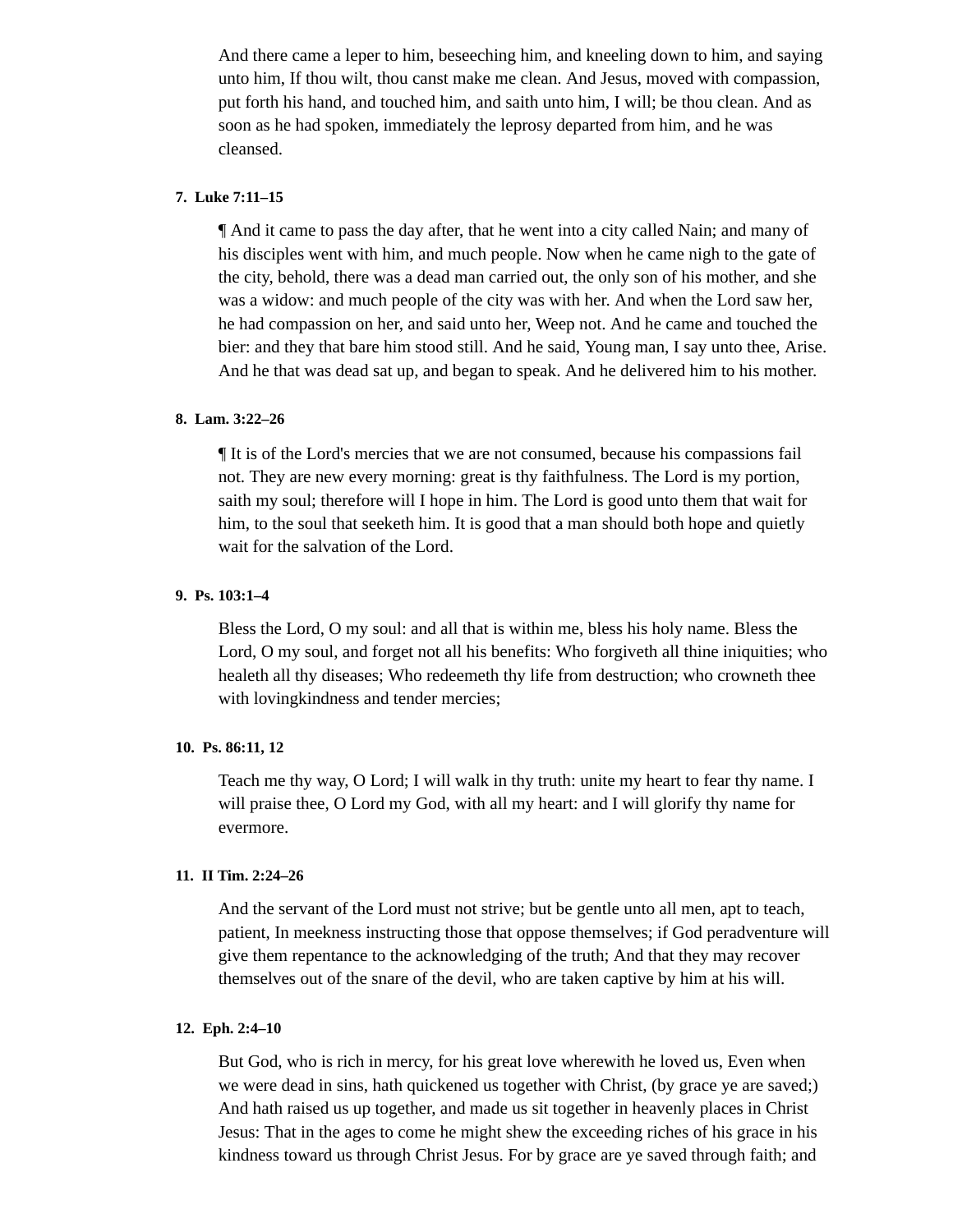that not of yourselves: it is the gift of God: Not of works, lest any man should boast. For we are his workmanship, created in Christ Jesus unto good works, which God hath before ordained that we should walk in them.

# **13. Ps. 145:8–10**

The Lord is gracious, and full of compassion; slow to anger, and of great mercy. The Lord is good to all: and his tender mercies are over all his works. All thy works shall praise thee, O Lord; and thy saints shall bless thee.

#### **14. Ps. 40:11**

Withhold not thou thy tender mercies from me, O Lord: let thy lovingkindness and thy truth continually preserve me.

## **15. Ps. 121:5–8**

The Lord is thy keeper: the Lord is thy shade upon thy right hand. The sun shall not smite thee by day, nor the moon by night. The Lord shall preserve thee from all evil: he shall preserve thy soul. The Lord shall preserve thy going out and thy coming in from this time forth, and even for evermore.

## **16. Zeph. 3:17**

The Lord thy God in the midst of thee is mighty; he will save, he will rejoice over thee with joy; he will rest in his love, he will joy over thee with singing.

## **17. Isa. 66:12 (to 1st ,), 13 (to ;)**

For thus saith the Lord, ...

As one whom his mother comforteth, so will I comfort you; ...

### **18. II Thess. 2:16, 17**

Now our Lord Jesus Christ himself, and God, even our Father, which hath loved us, and hath given us everlasting consolation and good hope through grace, Comfort your hearts, and stablish you in every good word and work.

# **Science and Health**

# **1. SH 241:19–21**

The substance of all devotion is the reflection and demonstration of divine Love, healing sickness and destroying sin.

## **2. SH 224:31 (only)**

No power can withstand divine Love.

#### **3. SH 412:13**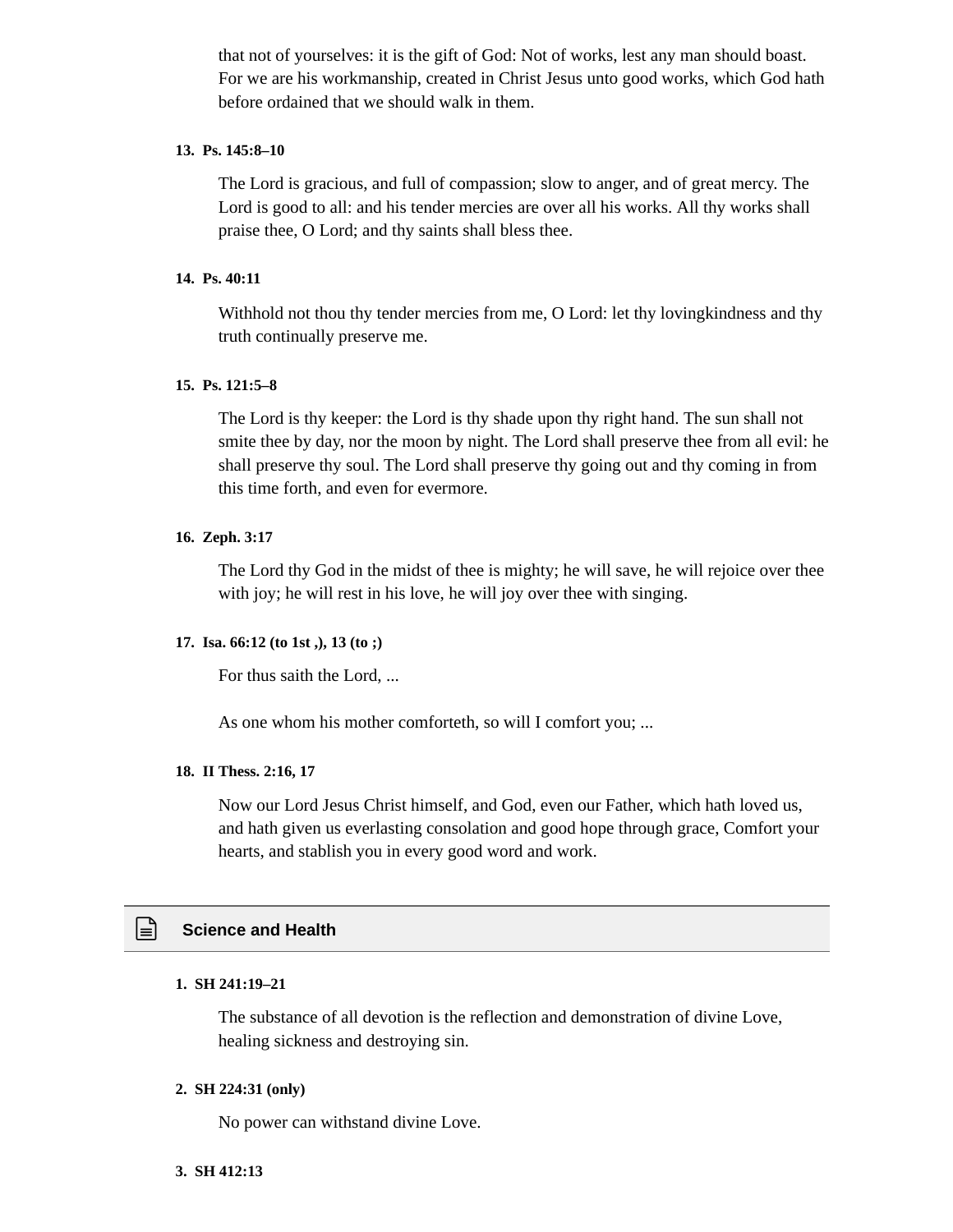The power of Christian Science and divine Love is omnipotent. It is indeed adequate to unclasp the hold and to destroy disease, sin, and death.

Eloquent silence

The things of God are beautiful

# **4. SH 1:1–4**

THE prayer that reforms the sinner and heals the sick is an absolute faith that all things are possible to God, — a spiritual understanding of Him, an unselfed love.

# **5. SH 454:18–22**

Love inspires, illumines, designates, and leads the way. Right motives give pinions to thought, and strength and freedom to speech and action. Love is priestess at the altar of Truth.

# **6. SH 365:7–19**

The benign thought of Jesus, finding utterance in such words as "Take no thought for your life," would heal the sick, and so enable them to rise above the supposed necessity for physical thought-taking and doctoring; but if the unselfish affections be lacking, and common sense and common humanity are disregarded, what mental quality remains, with which to evoke healing from the outstretched arm of righteousness?

If the Scientist reaches his patient through divine Love, the healing work will be accomplished at one visit, and the disease will vanish into its native nothingness like dew before the morning sunshine. **Speedy** healing

# **7. SH 280:4–6**

From Love and from the light and harmony which are the abode of Spirit, only reflections of good can come.

# **8. SH 479:21–23**

In the vast forever, in the Science and truth of being, the only facts are Spirit and its innumerable creations. Chaos and darkness

# **9. SH 418:20–21**

Truth is affirmative, and confers harmony.

# **10. SH 411:10**

If Spirit or the power of divine Love bear witness to the truth, this is the ultimatum, the scientific way, and the healing is instantaneous.

# **11. SH 473:18–3**

In an age of ecclesiastical despotism, Jesus introduced the teaching and practice of Christianity, affording the proof of Christianity's truth and love; but to reach his example and to test its unerring Science according to his rule, healing sickness, sin, and death, a better understanding of God as divine Principle, Jesus not God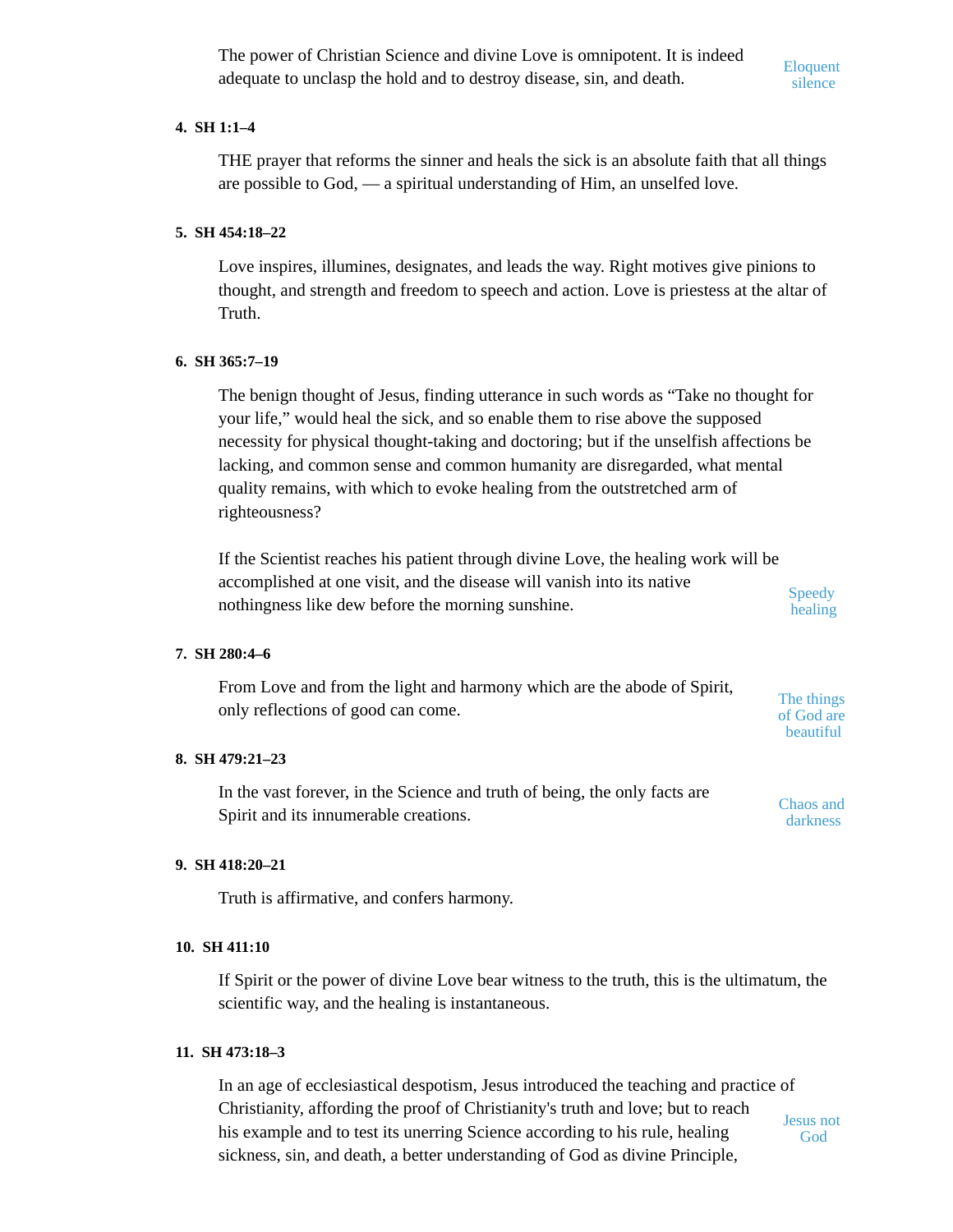Love, rather than personality or the man Jesus, is required.

Jesus established what he said by demonstration, thus making his acts of higher importance than his words. He proved what he taught. This is the Science of Christianity. Jesus *proved* the Principle, which heals the sick and casts out error, to be divine. Few, however, except his students understood in the least his teachings and their glorious proofs, — namely, that Life, Truth, and Love (the Principle of this unacknowledged Science) destroy all error, evil, disease, and death. Jesus not understood

# **12. SH 495:25–31; 496:5–19**

Question. — How can I progress most rapidly in the understanding of Christian Science?

Answer. — Study thoroughly the letter and imbibe the spirit. Adhere to the divine Principle of Christian Science and follow the behests of God, abiding steadfastly in wisdom, Truth, and Love. ... You will learn that in Christian Science the first duty is to obey God, to have one Mind, and to love another as yourself. Rudiments and growth

We all must learn that Life is God. Ask yourself: Am I living the life that approaches the supreme good? Am I demonstrating the healing power of Truth and Love? If so, then the way will grow brighter "unto the perfect day." Your fruits will prove what the understanding of God brings to man. Hold perpetually this thought, — that it is the spiritual idea, the Holy Ghost and Christ, which enables you to demonstrate, with scientific certainty, the rule of healing, based upon its divine Principle, Love, underlying, overlying, and encompassing all true being. **Condition** of progress

# **13. SH 135:26; 136:9–14; 137:16; 138:6–11**

Christianity as Jesus taught it was not a creed, nor a system of ceremonies, nor a special gift from a ritualistic Jehovah; but it was the demonstration of divine Love casting out error and healing the sick, not merely in the *name* of Christ, or Truth, but in demonstration of Truth, as must be the case in the cycles of divine light. ...

The question then as now was, How did Jesus heal the sick? His answer to this question the world rejected. He appealed to his students: "Whom do men say that I, the Son of man, am?" That is: Who or what is it that is thus identified with casting out evils and healing the sick? ... Ancient spiritualism

With his usual impetuosity, Simon replied for his brethren, and his reply set forth a great fact: "Thou art the Christ, the Son of the living God!" That is: The Messiah is what thou hast declared, — Christ, the spirit of God, of Truth, Life, and Love, which heals mentally. This assertion elicited from Jesus the benediction, "Blessed art thou, Simon Bar-jona: for flesh and blood hath not revealed it unto thee, but my Father which is in heaven;" that is, Love hath shown thee the way of Life! ... A divine response

It was now evident to Peter that divine Life, Truth, and Love, and not a human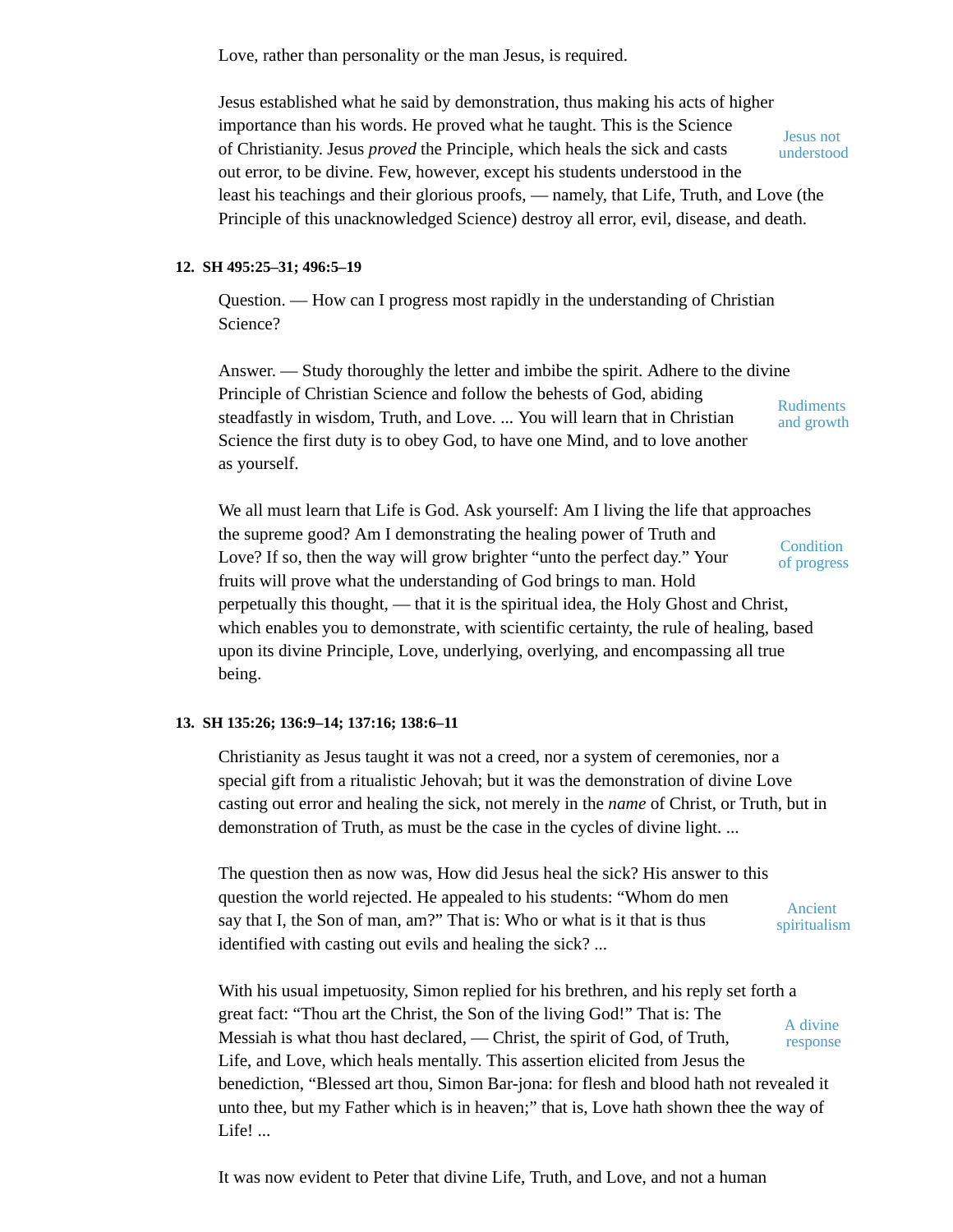personality, was the healer of the sick and a rock, a firm foundation in the realm of harmony. On this spiritually scientific basis Jesus explained his cures, which appeared miraculous to outsiders. Sublime summary

## **14. SH 242:30–32**

The finger-posts of divine Science show the way our Master trod, and require of Christians the proof which he gave, instead of mere profession.

# **15. SH 494:11**

It is not well to imagine that Jesus demonstrated the divine power to heal only for a select number or for a limited period of time, since to all mankind and in every hour, divine Love supplies all good.

#### **16. SH 37:22–25, 27**

It is possible,  $\frac{1}{1}$  yea, it is the duty and privilege of every child, man, and woman,  $\frac{1}{1}$  to follow in some degree the example of the Master by the demonstration of Truth and Life, of health and holiness. ... Hear these imperative commands: "Be ye therefore perfect, even as your Father which is in heaven is perfect!" "Go ye into all the world, and preach the gospel to every creature!" *"Heal the sick!"*

#### **17. SH 418:22**

By the truthful arguments you employ, and especially by the spirit of Truth and Love which you entertain, you will heal the sick.

## **18. SH 266:18 Universal**

Universal Love is the divine way in Christian Science.

# **Hymns**

#### **1. Hymn. 40**

Come, ye disconsolate, where'er ye languish, / Here health and peace are found, Life, Truth, / and Love; / Here bring your wounded hearts, here tell / your anguish; / Earth has no sorrow but Love can remove. /

Joy of the desolate, light of the straying, / Hope of the penitent, fadeless and pure; / Here speaks the Comforter, tenderly saying, / Earth has no sorrow that Love cannot cure. /

Here see the Bread of Life, see waters flowing / Forth from the throne of God, pure from above; / Come to the feast of love, come, ever knowing, / Earth has no sorrow but Love can remove.

#### **2. Hymn. 545**